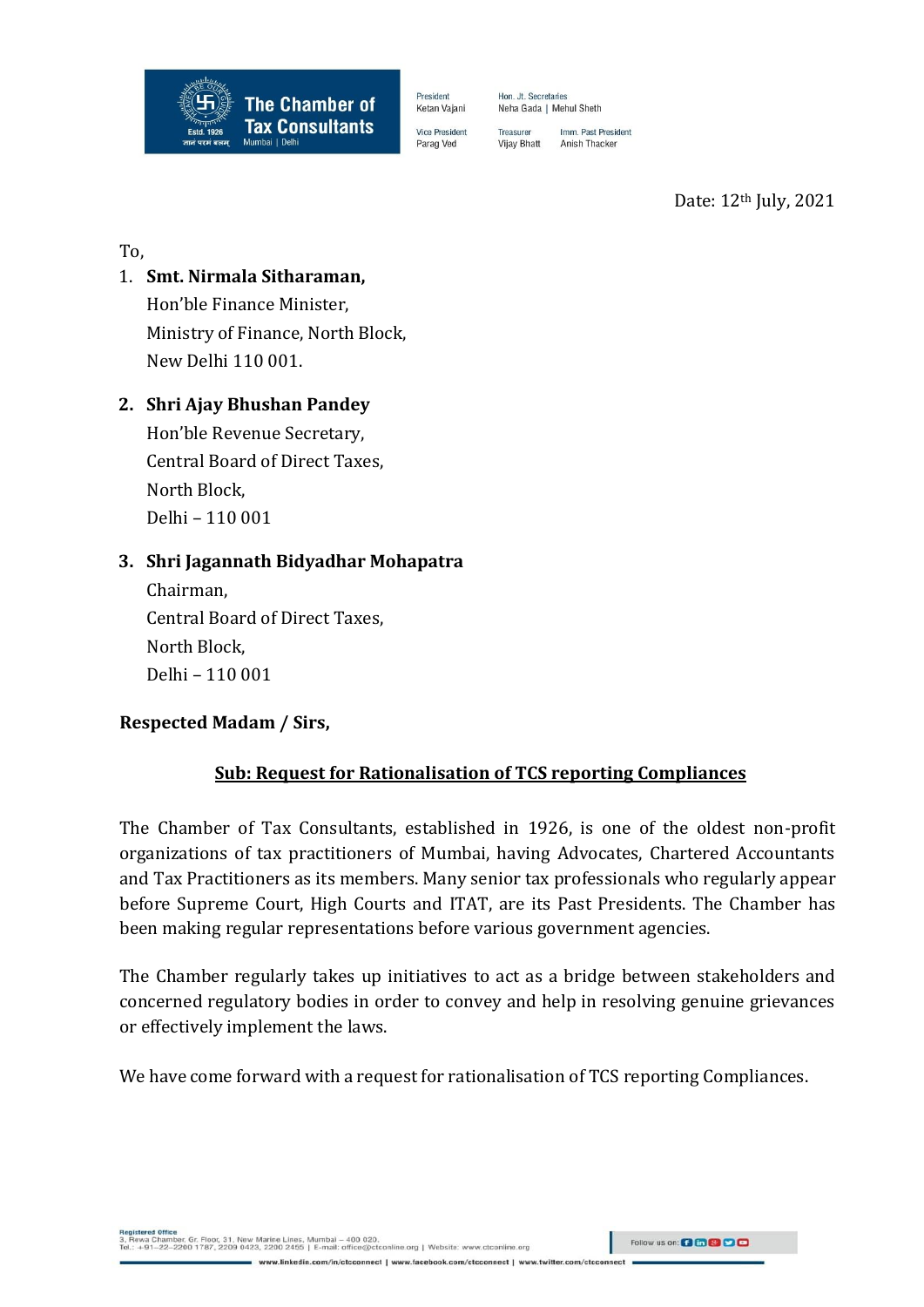

President Hon. Jt. Secretaries Ketan Vajani Neha Gada | Mehul Sheth **Vice President** Parag Ved

Imm. Past President Treasurer Vijay Bhatt Anish Thacker

#### **1. Background**

Section 206C(1H) of the Act was introduced *vide* Finance Act, 2020, which, *inter alia,* provides that every seller, who receives any amount as consideration for sale of any goods of the value or aggregate of such value exceeding INR 50,00,000 in any previous year, shall, at the time of receipt of such amount, collect from the buyer, 0.1% of the sale consideration exceeding INR 50,00,000 as Tax Collection at Source ('TCS'). The said provision is effective from *1 October 2020.*

Further, the second proviso to section 206C(1H) provides that the provisions of section 206C(1H) shall not apply to a transaction in case TDS provisions are applicable under any other section of the Act and such tax has been deducted.

Subsequently, *vide* the Finance Act, 2021, Section 194Q has been introduced *with effect from 1 July 2021*, which provides that any buyer required to pay to any resident seller for purchase of any goods, aggregate value of which exceeds INR 50,00,000 in any previous year, shall, at the time of credit of such sum to the account of the seller or at the time of payment thereof, whichever is earlier, deduct 0.1% of such sum exceeding INR 50,00,000 as Tax Deduction at Source ('TDS').

In view of the above provisions and on a conjoint reading of Section 206C(1H) and Section 194Q, there would be no obligation on the seller to collect tax at source from the buyer on the consideration for sale of the goods, where the underlying transaction is subject to TDS under Section 194Q of the Act, effective 1 July 2021. However, if the buyer fails to comply with Section 194Q, the seller would have an obligation to collect taxes at source.

Pursuant to the above introduction of Section 194Q, Circular No. 13 of 2021 was issued on 30 June 2021 providing certain clarifications on the interplay between Section 206C(1H) and Section 194Q.

Further to our earlier representation, we would like to highlight that introduction of Section 194Q has considerably burdened the taxpayers that too in these difficult times of COVID-19 where everyone is struggling to get their business back on track.

These compliances have created a lot of confusions despite the clarifications issued vide above Circular No. 13 of 2021 dated 30 June 2021 and it has become difficult for the taxpayers to track and undertake these compliances.

Also, they do not support the Motto and intent of the Government of Ease of Doing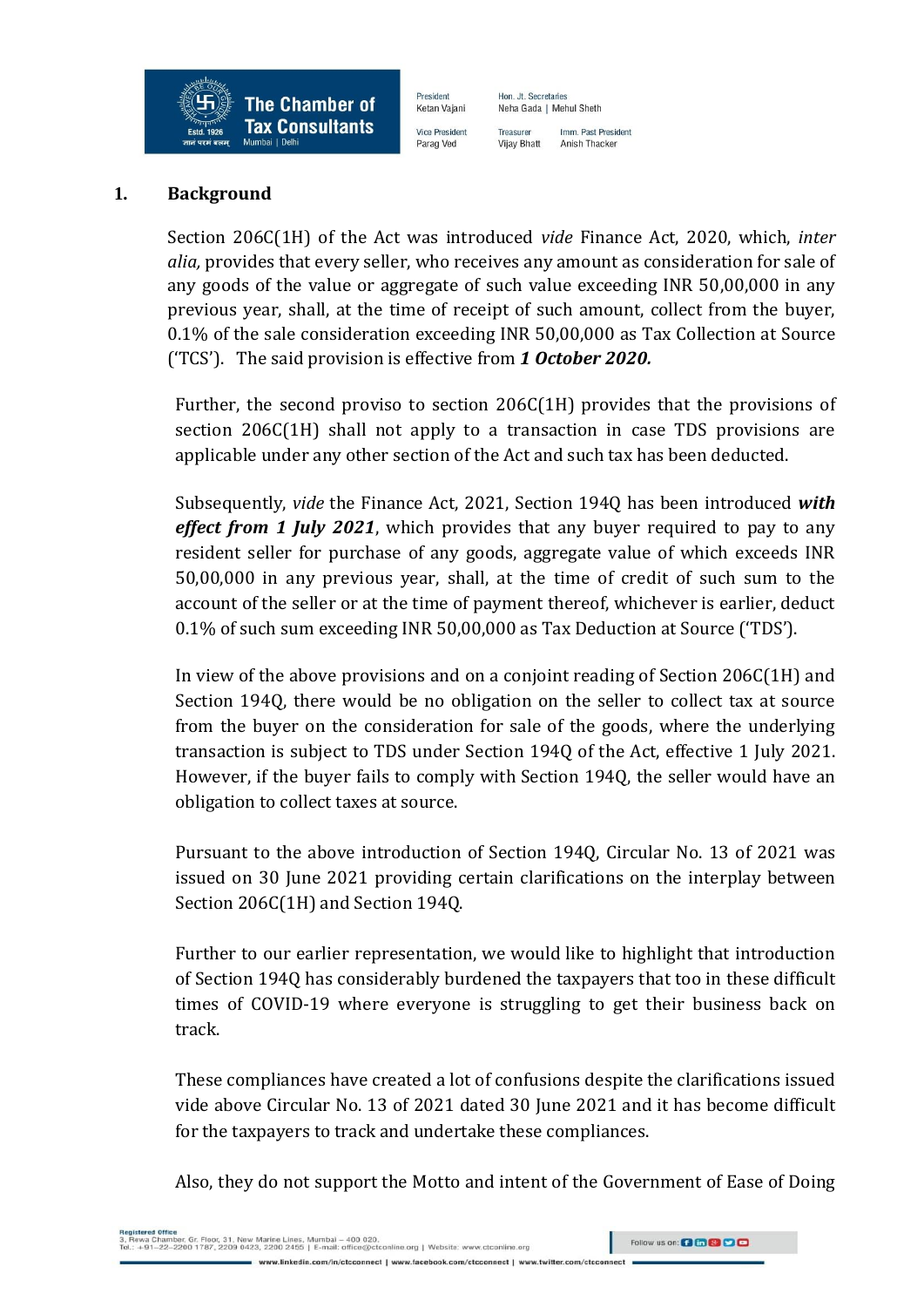

Hon. Jt. Secretaries Neha Gada | Mehul Sheth Imm. Past President Treasurer Vijay Bhatt Anish Thacker

Business and Minimum Government and Maximum Governance.

President

Ketan Vajani

**Vice President** 

Parag Ved

Lastly, the cost of undertaking these compliances and also monitoring the same will be much higher than the expected tax collections in this regard.

#### **2. Reporting Requirements for TCS**

A TCS collector is required *to report the transactions* on which TCS has been collected. Additionally, the *collector is also required to report transactions wherein TCS is not collected on account of TDS being done by the payer*. In such a case, the TCS return *also requires the TDS challan number and the date of remittance of TDS by the payer* [kindly refer Page 4 and 5 of the annexed Form 27EQ: columns 680 to 681C of Form 27EQ].

For ease of reference, the headings of the relevant columns are reproduced as under-

- **Column 680**: Reason for non-collection/ lower collection/ or collection at higher rate;
- **Column 681**: Number of the certificate u/s 206C issued by the Assessing Officer for lower collection of tax;
- **Column 681A**: Whether the payment by collectee is liable to TDS as per clause (a) of the fifth proviso to sub-section (1G) or second proviso to sub-section (1H) and whether TDS has been deducted from such payment (if either "F" or "G" is selected in 680);

If, answer to [681A] is yes, then-

- **Column 681B**: Challan Number and
- **Column 681C**: Date of payment of TDS to Central Government.

#### **3. Issues involved in the above reporting requirement**

As mentioned above, the Form 27EQ requires the disclosure of TDS challan and TDS remittance date by the payer. This is likely to create significant challenges and will also involve significant time and effort as under:

a. The charge of TDS is on accrual/ payment basis (earlier of the two), whereas the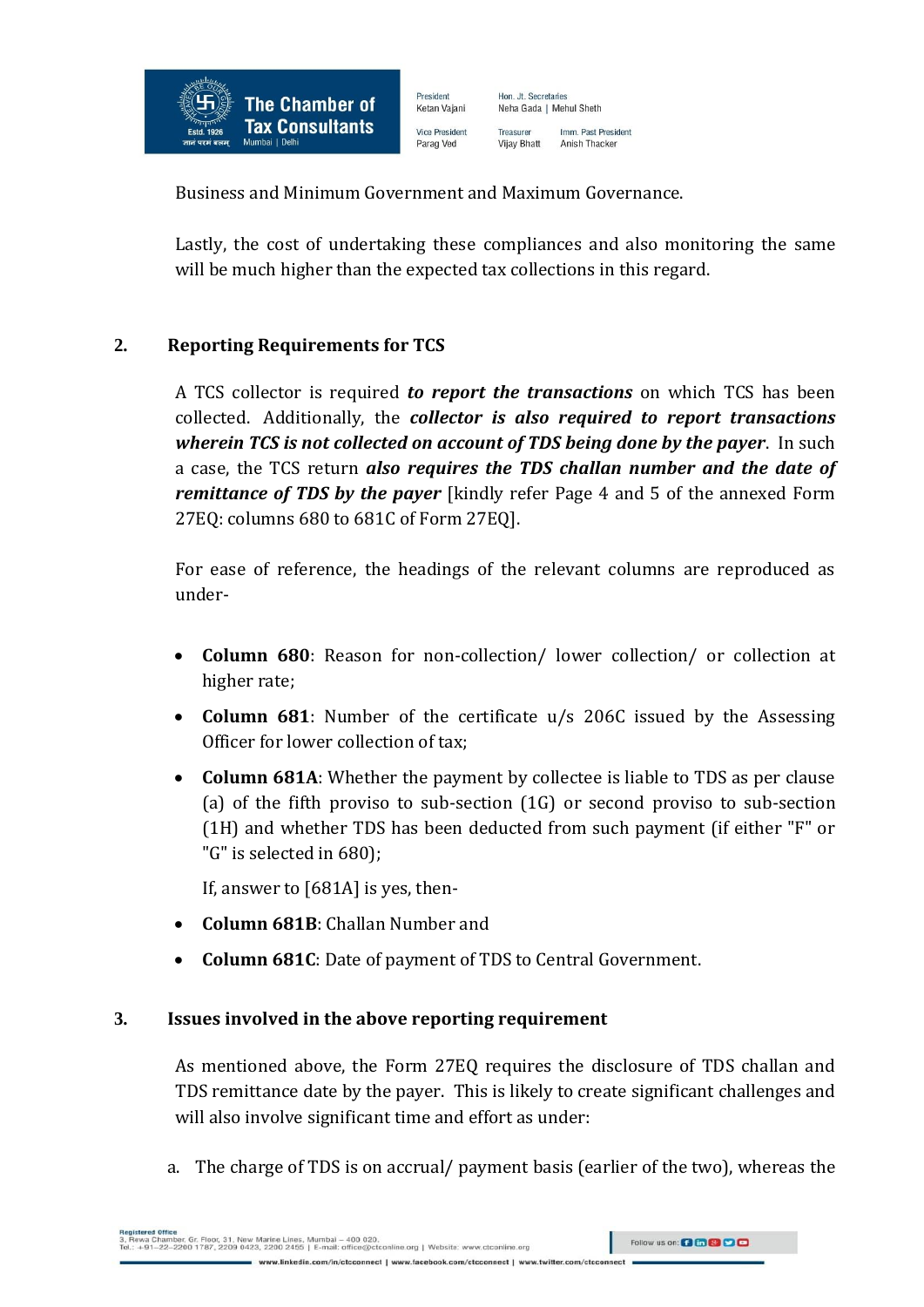

Hon. Jt. Secretaries Ketan Vajani Neha Gada | Mehul Sheth **Vice President** Treasurer Parag Ved Vijay Bhatt

President

TCS obligation is at the time of collection of consideration. Therefore, the very basis of these two transactional taxes is different and is very difficult to track and reconcile the same for reporting purposes (especially in cases of voluminous sale invoices/ block payments/ timing differences).

Imm. Past President

Anish Thacker

b. The buyers cannot immediately furnish the TDS challan and remittance date. The obligation to make the remittance of TDS falls in the subsequent month, and therefore it is difficult for the seller to immediately collect this information.

Additionally, the obligation to file a TCS return (obligation of the seller) precedes the date by which the buyer has to file the TDS return and furnish the TDS certificates thereafter.

**To illustrate**- For a sale and collection during the month of October, the TDS will be undertaken by the buyer in October, and TDS will be remitted by 7 November. The TDS return for this period will be filed be the buyer by the following 31 January, and TDS certificate will have to be issued by 15 February. However, at the time of collection in October, the details of the TDS remittance would not be available. Further, the obligation to file the TCS return on the buyer remains much earlier at 15 January (as compared to date of receipt of the TDS certificate).

While the above is a simple example, the situation will get more worse and complicated if the sale and collection are spread over more than one quarter.

Therefore, the above reporting in Column 680 to 681C not only has practical challenges in collating the details, but also is at times impossible to track and map the transactions with challans specifically where the volume of transactions is high.

### **4. Request for Rationalisation of TCS reporting Compliances**

In view of the above background, we continue our plea that Your Honour should consider the above aspects and defer the applicability of the said provisions of Section 194Q to 1st April 2022.

If the same is not deferred, least the disallowance of thirty percent (30%) of such purchases, as per the provisions of section 40(a)(ia), on which tax is deductible at source and such tax has not been deducted or after deduction has not been paid on or before the due date of filing the Return On Income be deferred to 1<sup>st</sup> April 2022.